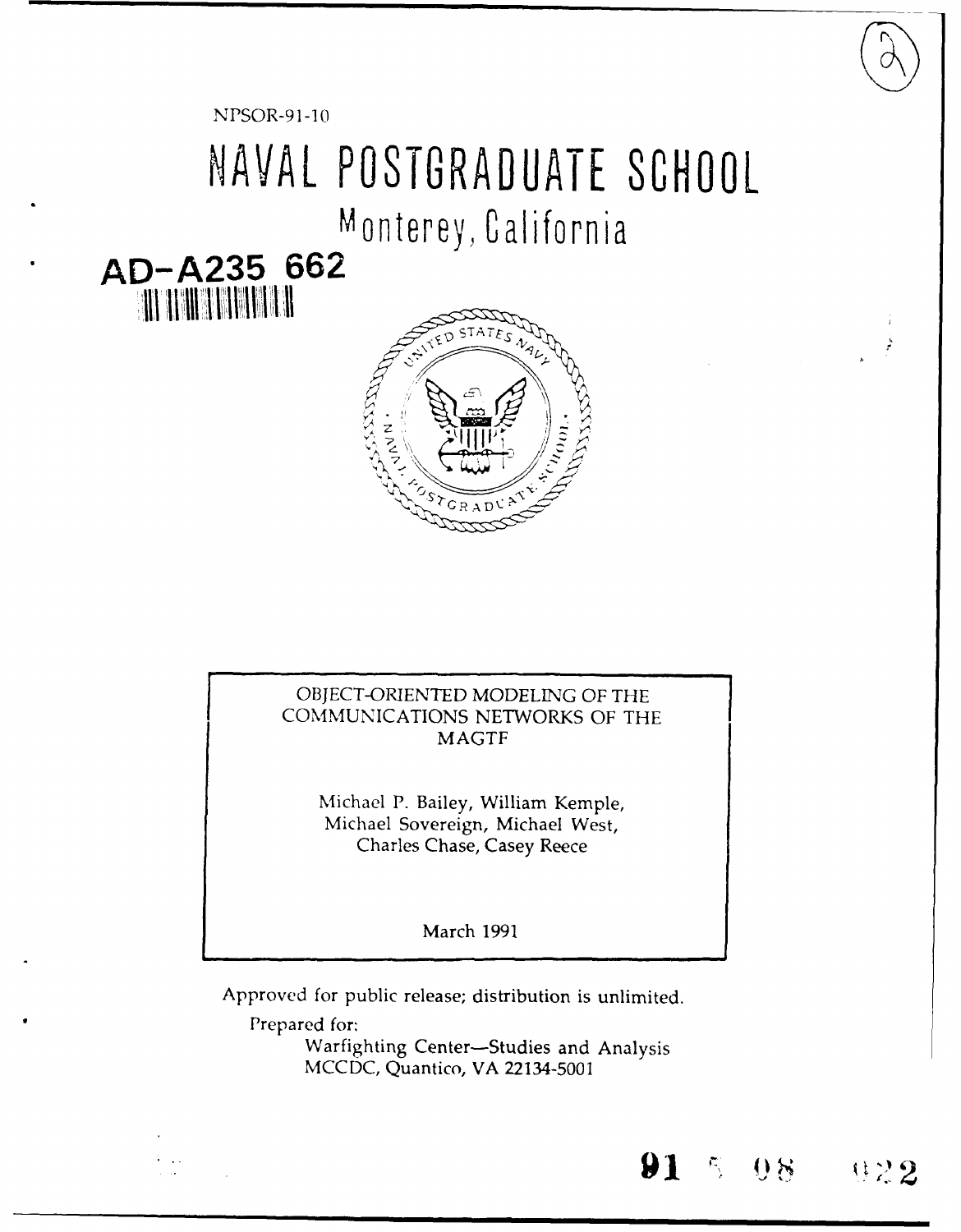## NAVAL POSTGRADUATE SCHOOL, MONTEREY, CALIFORNIA

Rear Admiral R. W. West, Jr. **Harrison Shull** Superintendent Provost

This report was sponsored and funded by the Warfighting Center-Studies and Analysis, MCCDC, Quantico, VA 22134-5001.

This report was prepared by:

MICHAEL/P. BALLEY | WILLIAM KEMPLE<br>Professor of Operations Research Professor of Operati

MICHAEL SOVEREIGN' Prefessor of Operations Research

Reviewed by: The Released by:

**PETER PURDUE PAUL I. MARTING PAUL I.** Professor and Chairman Dean of Research Department of Operations Research

Professor of Operations Research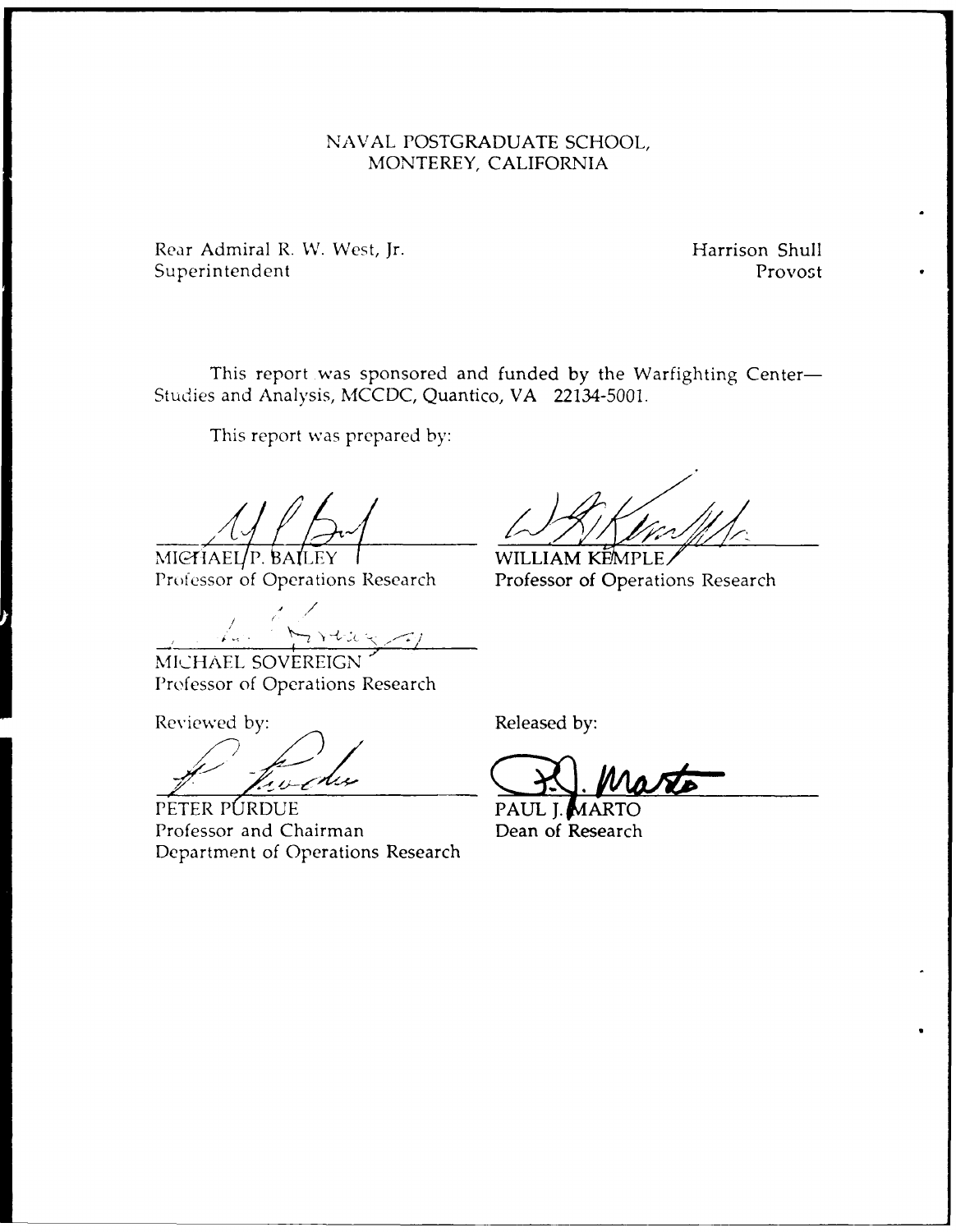## Unclassified

| Security Classification of this page                                                                                                                                                                                                                                                                                                                                                                                                                                                                                                                                                                                                                                                                                                                                                                                                                                                                                                                                                                                                                                                                                                                                     |                                                                                     |
|--------------------------------------------------------------------------------------------------------------------------------------------------------------------------------------------------------------------------------------------------------------------------------------------------------------------------------------------------------------------------------------------------------------------------------------------------------------------------------------------------------------------------------------------------------------------------------------------------------------------------------------------------------------------------------------------------------------------------------------------------------------------------------------------------------------------------------------------------------------------------------------------------------------------------------------------------------------------------------------------------------------------------------------------------------------------------------------------------------------------------------------------------------------------------|-------------------------------------------------------------------------------------|
| REPORT DOCUMENTATION PAGE                                                                                                                                                                                                                                                                                                                                                                                                                                                                                                                                                                                                                                                                                                                                                                                                                                                                                                                                                                                                                                                                                                                                                |                                                                                     |
| 1a Report Security Classification UNCLASSIFIED                                                                                                                                                                                                                                                                                                                                                                                                                                                                                                                                                                                                                                                                                                                                                                                                                                                                                                                                                                                                                                                                                                                           | 1b Restrictive Markings                                                             |
| 2a Security Classification Authority                                                                                                                                                                                                                                                                                                                                                                                                                                                                                                                                                                                                                                                                                                                                                                                                                                                                                                                                                                                                                                                                                                                                     | Distribution Availability of Report<br>3                                            |
| 2b Declassification/Downgrading Schedule                                                                                                                                                                                                                                                                                                                                                                                                                                                                                                                                                                                                                                                                                                                                                                                                                                                                                                                                                                                                                                                                                                                                 | Approved for public release; distribution is unlimited                              |
| 4 Performing Organization Report Number(s) NPSOR-91-10                                                                                                                                                                                                                                                                                                                                                                                                                                                                                                                                                                                                                                                                                                                                                                                                                                                                                                                                                                                                                                                                                                                   | 5 Monitoring Organization Report Number(s)                                          |
| 6a Name of Performing Organization<br>6b Office Symbol<br>Naval Postgraduate School<br>( <i>If Applicable</i> ) $OR$                                                                                                                                                                                                                                                                                                                                                                                                                                                                                                                                                                                                                                                                                                                                                                                                                                                                                                                                                                                                                                                     | 7a Name of Monitoring Organization<br>Warfighting Center — Studies and Analysis     |
| 6c Address (city, state, and ZIP code)                                                                                                                                                                                                                                                                                                                                                                                                                                                                                                                                                                                                                                                                                                                                                                                                                                                                                                                                                                                                                                                                                                                                   | 7b Address (city, state, and ZIP code)                                              |
| Monterey, CA 93943-5000                                                                                                                                                                                                                                                                                                                                                                                                                                                                                                                                                                                                                                                                                                                                                                                                                                                                                                                                                                                                                                                                                                                                                  | MCCDC, Quantico, VA 22134-5001                                                      |
| 8a Name of Funding/Sponsoring Organization<br>8b Office Symbol                                                                                                                                                                                                                                                                                                                                                                                                                                                                                                                                                                                                                                                                                                                                                                                                                                                                                                                                                                                                                                                                                                           | 9 Procurement Instrument Identification Number                                      |
| USMC Warfighting Center,<br>(If Applicable)                                                                                                                                                                                                                                                                                                                                                                                                                                                                                                                                                                                                                                                                                                                                                                                                                                                                                                                                                                                                                                                                                                                              |                                                                                     |
| MCCDC<br>OR/Ba                                                                                                                                                                                                                                                                                                                                                                                                                                                                                                                                                                                                                                                                                                                                                                                                                                                                                                                                                                                                                                                                                                                                                           | M9545091WRR1AK2                                                                     |
| No. Address (city, state, and ZIP code) Quantico, VA 22134-5001 10 Source of Funding Numbers                                                                                                                                                                                                                                                                                                                                                                                                                                                                                                                                                                                                                                                                                                                                                                                                                                                                                                                                                                                                                                                                             |                                                                                     |
|                                                                                                                                                                                                                                                                                                                                                                                                                                                                                                                                                                                                                                                                                                                                                                                                                                                                                                                                                                                                                                                                                                                                                                          | Program Element Number Project No.<br>Task No<br>Work Unit Accession No.            |
|                                                                                                                                                                                                                                                                                                                                                                                                                                                                                                                                                                                                                                                                                                                                                                                                                                                                                                                                                                                                                                                                                                                                                                          |                                                                                     |
| 11 Title (Include Security Classification) OBJECT-ORIENTED MODELING OF THE COMMUNICATIONS<br>NETWORKS OF THE MAGTF                                                                                                                                                                                                                                                                                                                                                                                                                                                                                                                                                                                                                                                                                                                                                                                                                                                                                                                                                                                                                                                       |                                                                                     |
| 12 Personal Author(s) Bailey, Michael P.: Femple, William; Sovereign, Michael; West, Michael; Chase, Charles;                                                                                                                                                                                                                                                                                                                                                                                                                                                                                                                                                                                                                                                                                                                                                                                                                                                                                                                                                                                                                                                            |                                                                                     |
| Reece, Casev                                                                                                                                                                                                                                                                                                                                                                                                                                                                                                                                                                                                                                                                                                                                                                                                                                                                                                                                                                                                                                                                                                                                                             |                                                                                     |
| 13a Type of Report<br>13b Time Covered<br>Technical<br>$T$ ,<br>From                                                                                                                                                                                                                                                                                                                                                                                                                                                                                                                                                                                                                                                                                                                                                                                                                                                                                                                                                                                                                                                                                                     | 14 Date of Report (year, month, day)<br>15 Page Count<br>1991, March                |
| 16 Supplementary Notation The views expressed in this paper are those of the author and do not reflect the official<br>policy or position of the Department of Defense or the U.S. Government.                                                                                                                                                                                                                                                                                                                                                                                                                                                                                                                                                                                                                                                                                                                                                                                                                                                                                                                                                                           |                                                                                     |
| 18 Subject Terms (continue on reverse if necessary and identify by block number)<br>17 Cosati Codes                                                                                                                                                                                                                                                                                                                                                                                                                                                                                                                                                                                                                                                                                                                                                                                                                                                                                                                                                                                                                                                                      |                                                                                     |
| Object-oriented simulation, C3 modeling, MAGTF C3, C3 workload modeling<br>Subgroup<br>Field<br>Group                                                                                                                                                                                                                                                                                                                                                                                                                                                                                                                                                                                                                                                                                                                                                                                                                                                                                                                                                                                                                                                                    |                                                                                     |
|                                                                                                                                                                                                                                                                                                                                                                                                                                                                                                                                                                                                                                                                                                                                                                                                                                                                                                                                                                                                                                                                                                                                                                          |                                                                                     |
|                                                                                                                                                                                                                                                                                                                                                                                                                                                                                                                                                                                                                                                                                                                                                                                                                                                                                                                                                                                                                                                                                                                                                                          |                                                                                     |
| 19 Abstract (continue on reverse if necessary and identify by block number                                                                                                                                                                                                                                                                                                                                                                                                                                                                                                                                                                                                                                                                                                                                                                                                                                                                                                                                                                                                                                                                                               |                                                                                     |
| The Marine Air-Ground Task Force (MAGTF) is supported by a communications system comprised of<br>heterogeneous links and widely shared network resources. In this work, we describe our approach to modeling<br>the MAGTF communications network. This model employs a new concept of workload modeling which we have<br>developed. We provide a mathematical development of our measures of effectiveness and show how our model<br>will be used to seek improvement in MAGTF communications performance.<br>Aswession For<br><b>NT</b> IS -<br>WALL<br>DTIG TAB<br>t, J<br>dasau muuntoon<br>Justification memory<br>المناسب المناسب المناسب المناسب المناسب المساحي المساحية المساحية المساحية المساحية المساحية المساحية المساحية<br>By an annual communication of the communication of the communication of the communication of the communication of the communication of the communication of the communication of the communication of the communication of the<br><b>Discrimination</b><br>Avoid communication<br>and the state of the state.<br>The state of the state of the state of the state of the state of the state of the state of the state of the st |                                                                                     |
| 20 Distribution/Availability of Abstract<br>Abstract Security Classification<br>21                                                                                                                                                                                                                                                                                                                                                                                                                                                                                                                                                                                                                                                                                                                                                                                                                                                                                                                                                                                                                                                                                       |                                                                                     |
| x <br>unclassified/unlimited<br>DTIC users<br>same as report.                                                                                                                                                                                                                                                                                                                                                                                                                                                                                                                                                                                                                                                                                                                                                                                                                                                                                                                                                                                                                                                                                                            | Unclassified                                                                        |
| 22a Name of Responsible Individual<br>M. P. Bailey                                                                                                                                                                                                                                                                                                                                                                                                                                                                                                                                                                                                                                                                                                                                                                                                                                                                                                                                                                                                                                                                                                                       | 22b Telephone (Include Area code)<br>22c Office Symbol<br>$(408)$ 646-2085<br>OR/Ba |

DD FORM 1473, 84 MAR

83 APR edition may be used until exhausted All other editions are obsolete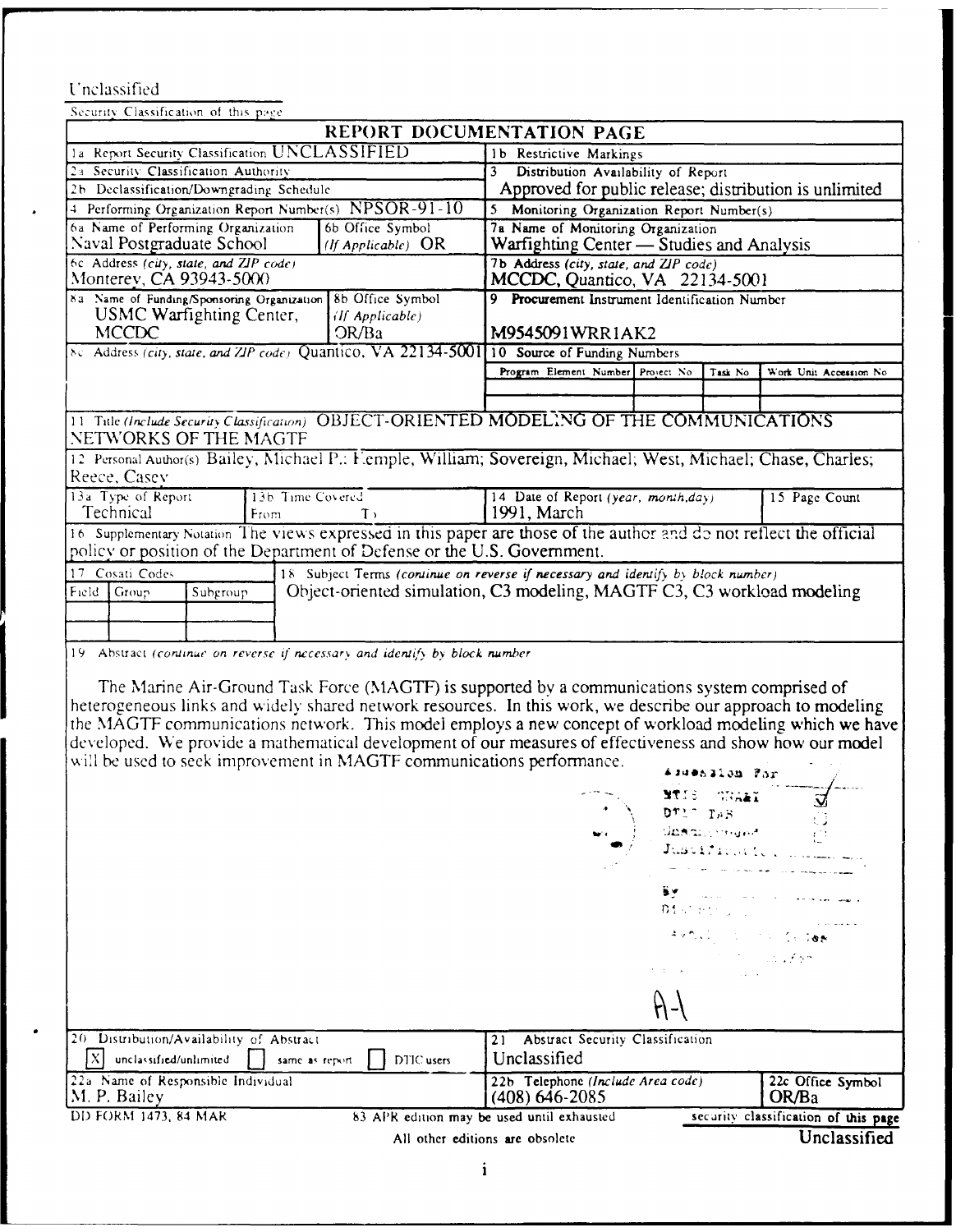## Object-Orientecd Mlodeling of the Communications Networks of the **MAGTF**

Michael Bailey, William Kemple, Michael Sovereign, Captain Michael West, USMC, Captain Charles Chase, USA **Department of Operations Research, Naval Postgraduate School. Monterey, CA** Captain Casey Reece, USMC

MAGTF Warfighting Center, Proponency and Requirements Branch, C<sup>4</sup>I Section, Quanticc, <sup>VA</sup>,

ported by a communications system comprised of is evaluated using analytic, approximation, Monte heterogeneous links and widely shared network re- Carlo, or system simulation methods. To a large desources. In this work, we describe our approach giee, To modeling the MAGTF communications network. This model employs a new concept of workload mod- **e** the choice of evaluation tecnnology,. ehng which we have developed. **We** provide a mathematical development of our measures of effectiveness and show how our model will be used to seek improve- **.**  $\bullet$  the degree of acceptance and usability of the end ment in MAGTF communications performance. product

## 1 Introduction model reflects reality.

tional missions undertaker by U.S.M.C. forces. In- typically stationary Poisson. This simple workload dependent of the size of the force, the MAGTF is model is used because evaluating the resulting comalways composed of four elements, the Command Ele- munications traffic process is analytically tractable. ment (CE), the Ground Combat Element (GCE), the This approach usually allows for relatively inexpen-Service Support Element (CSSE). Whenever Marine which the real system is accurately modeled, the us-Corps forces are called into action, they are organized ability of the results, and acceptance of the results by under the MAGTF structure. **under the MAGTF** structure. **under** the users. Examples of this approach are [2] and [6].

fective in combat when employed as a single entity- tempt to simulate the evolution of combat, thereby a strategically mobile, combined arms, air-ground- inducing a realistic communications workload. Some logistics combat force under a single commander. To of the drawbacks of this approach are readily apparbe effective, this commander must have the necessary ent. In order to generate the communications traf-

the Command, Control, Communications, Computer, development and programming costs. Such models and Intelligence system. Within this complex sys- require voluminous input data, to which confidence tem, communications represents the most tangible, in model output is very tightly linked. Conclusions and the most hardware dependent subsystem. The drawn from the results of high resolution combat MAGTF's abilitv to communicate effectively is fun- models are valid only for the specific scenario used. damental to successful mission execution. Much ef-<br>
Furthermore, inclusion of details costs computafort has been expended evaluating performance of tional effort with each replication of the (obviously

Abstract communication systems. Typically, these efforts involve stochastic modeling of the workload the com-**The** Marine Air-Ground Task Force (MAGTF) is sup- munications system must handle. **The** performance

- 
- the development and implementation costs, and
- 

are dictated by the degree to which the workload

At one end of the fidelity spectrum, there exist **A** Marine Air-Ground Tas: Force **(MAGTF)** is the models which have stationary arrival processes of organizationa' structure used for nearly all opera- message-sending requirements. These processes are Aviation Combat Element (ACE), and the Combat sive development at the expense of the degree to

Experience indicates that the MAGTF is most ef- At the other extreme, we have models which atcommand and control assets to direct the force. fic, this combat simulation must be of high resolu-The neurological component of the MAGTF is tion. Thus, realisticness comes with significant model

MAGTF's, as well **as** other military organization's, terminating) scenario, resulting in extremely large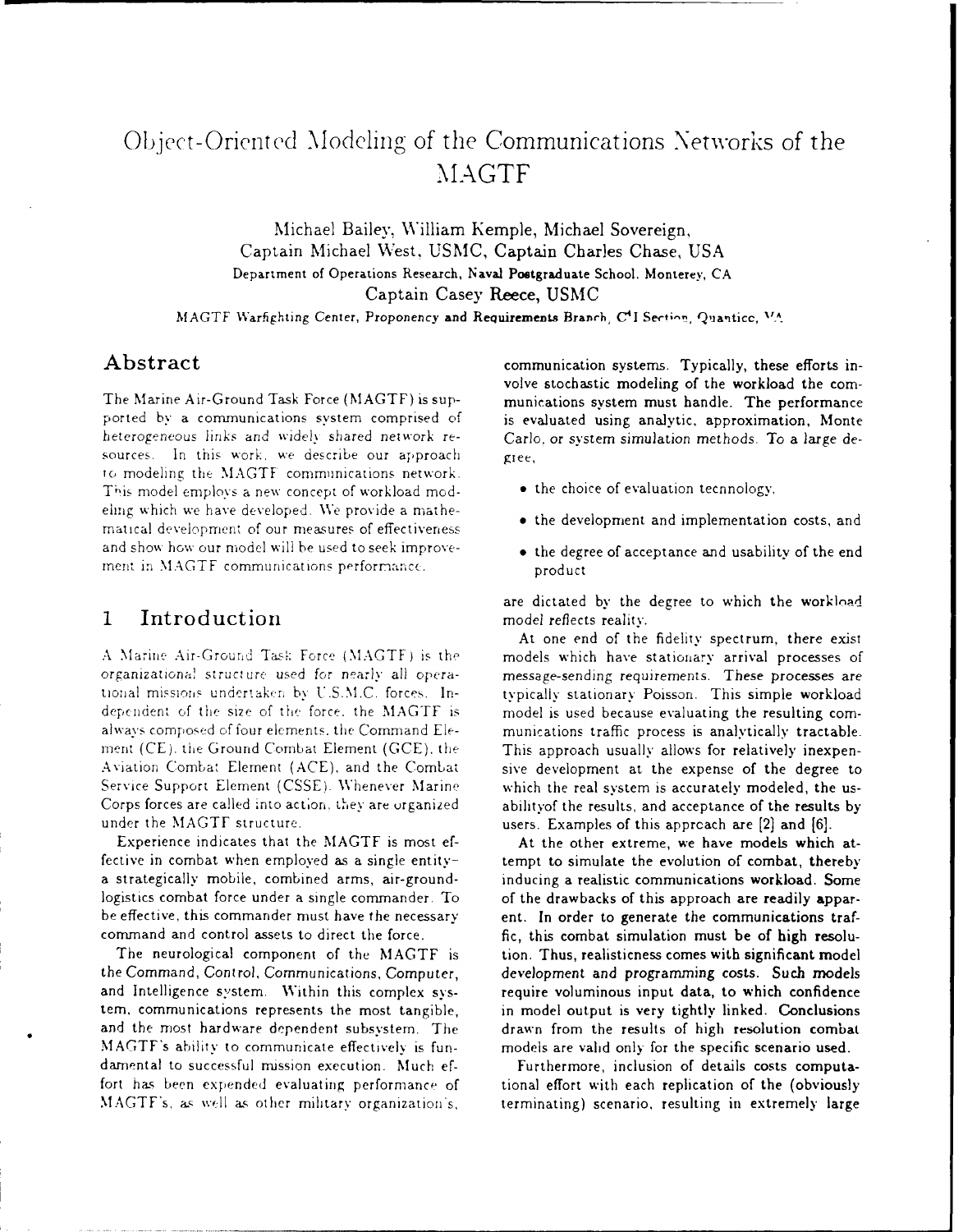computing requirements for meager accuracy. This type of model displays hard-to-quantify effecti\ eness, as the engagement modeled can take several distinct turns during its evolution. Most frustrating, it becomes very difficult to attribute changes in performance to variations in input-experimental designs must be extremely weak. Examples of high resolu-<br> $16 \begin{pmatrix} 7 & 1 \\ 15 & 12 \end{pmatrix}$ tion combat *n* odels for communications performance analysis are the Network Assessment Model [4], and a traffic simulator developed at NRL [5].

In this paper, we describe a model of MAGTF  $\sqrt{\text{BTR}}$ communications traffic which occupies the middle  $\Lambda$ FDC ground betweea the extremes of simple, analytically tractable Poisson models and high resolution com-<br>bat models. Our model uses a paradigm of Marine 10 Broad Operational Tasks (MBOTs), Broad Operational Subtasks (BOSTs), and Message Exchange Occurrences(MEOs). This framework is described in  $[8]$ . **FICC**<br>**FICC**  $\begin{bmatrix} 1 & 0 \\ 0 & 1 \end{bmatrix}$ An MBOT is, as the name implies, a broad mission area that is undertaken by a group of units to satisfy a requirement. It is broken down into BOSTs, which represent the major component tasks required to fulfill the MBOT obligation. Each BOST comes with a  $\sqrt{\text{REG}}$ set of communications requirements, its MEOs.  $A_{\text{FSC}}^{\text{NED}}$ 

Among the details included in the specification of each MEO are the units and radio nets invoived. Thus. we can generate communications traffic which **3** is interdependent in a realistic way, without the onus of mimicking engagements. We may generate BOSTs in a static, stationary manner, and permit the **FSCC** MBOT/BOST/MEO structure to provide the realism we desire. Furthermore, we can generate BOSTs **a&** dictated by a combat-model-like script and get all of the realism of a combat model without the large de- velopment costs. Finally. we may manipulate the rate of BOST generation in the time domain to facilitate spond to MEO sequence numbers, while different line<br>a dominion present units which were the model to semprese a decision process which uses the model to compare alternatives.

In this work, we describe our object-oriented sim- oriented simulation language has several advantages ulation model of the MAGTF communications pro- over non-object-oriented simulation languages, and cess. We describe the development of appropriate over special-purpose simulation languages, for modeffectiveness measure through the Modular **C'** Eval- eling our particular system. uation Structure (MCES) process (see [7]). Finally. The primary advantage of object-oriented language we show some preliminary results generated by our is, of course, the existence of the object data type,

havior of the MAGTF communications system us-<br>standardize the interface to the object through a defiing an object-oriented simulation language, in our nition module for the object. Thus, an object enjoys a case MODSIM II (see [3] for details of the MOD- degree of autonomy. This autonomy ultimately leads SIM programming language). A full featured object- to inherently reusable object programming.



Figure 1: The Call For Fire BOST. Numbers corre-

model, and discuss the analysis of our model output. first described in [1]. Stated simplistically, an object is a record data type with procedures attached called methods. Fields of the object act like fields 2 Object Oriented Simulation of a record with one fundamental exception, only the object's methods can alter the object's fields. This As our title indicates, we modeled the dynamic be-<br>seemingly harsh restriction forces the programmer to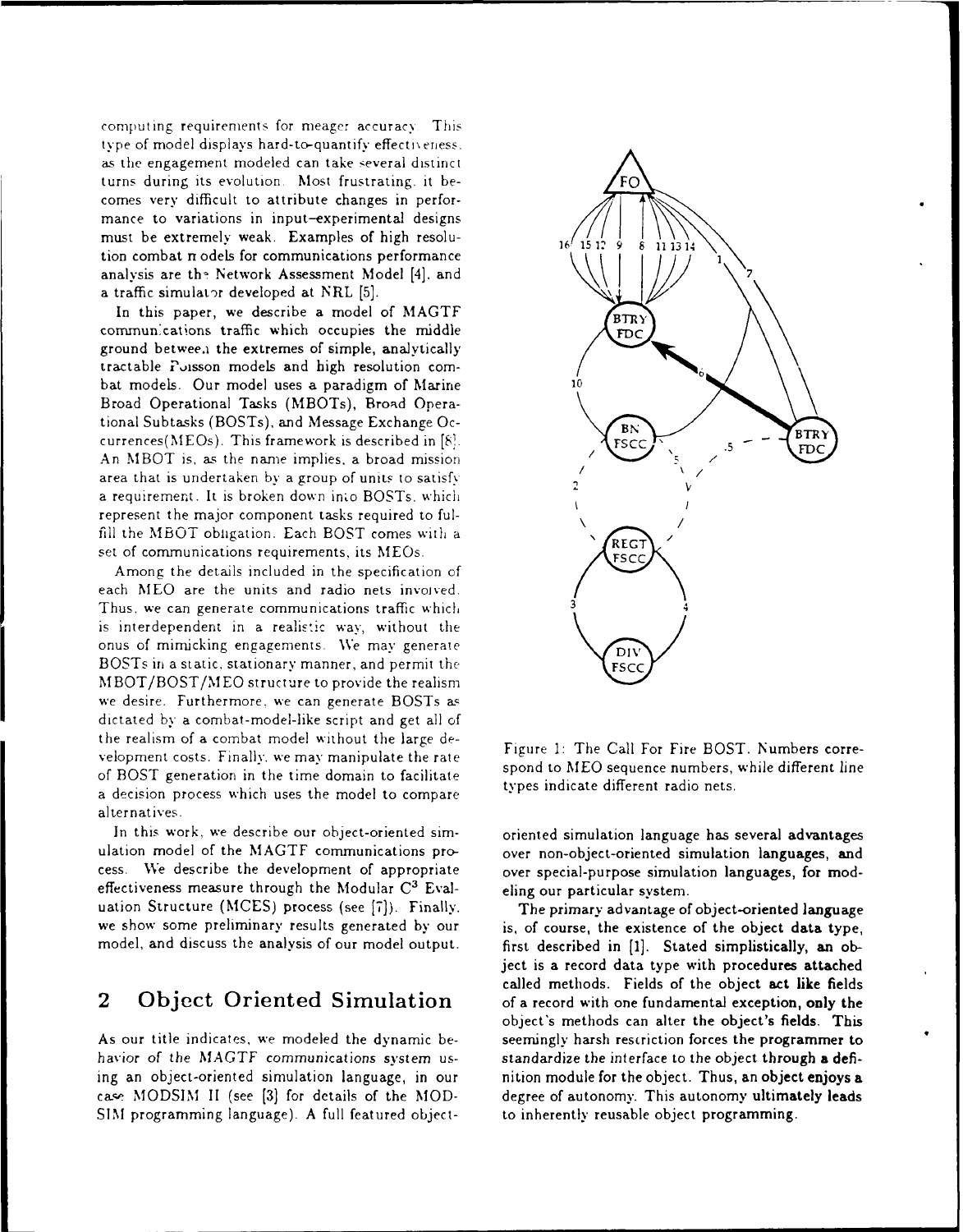Object-oriented simulation programmers make three object types. heavy use of object inheritance, where one object type assumes all the properties (fields and methods) of another, then alters some of these properties or adds more. This allows polymorphic object handling, **3.1** Traffic Generation where collections of objects of different object types share an interface.

company and tank platoon, which are object types tions architecture, we must stress the system in a derived from the more general unit object type. If realistic fashion. However, we wish our conclusions<br>to be independent of a specific scenario of events. we ascribe a method called **receive-order** to the to be independent of a specific scenario of events.<br>The use of the MBOT/BOST/MEO framework was unit object, then we can invoke receive-order for The use of the MBOT/BOST/MEO framework was<br>tiefly described in the introduction. The tasks that any object whose type inherits the unit object type.<br>If at cases noint in future development, we wish to the MAGTF communications network will undertake If, at some point in future development, we wish to the **MAGTF** communications network will undertake add on Light Armored Infantry (LAI) platoon to the have been identified and categorized in [8]. An ex-<br>simulation, we may choose to inherit the properties ample of an MBOT is Artillery Call For Fire, with simulation, we may choose to inherit the properties ample of an MBOT is *Ardlery Call For Fire*, with the constituent BOST *Standard Call For Fire*. This of the tanK platocn object as a starting point. **We** the constituent BOST *Standard Call For Fire.* This could tell the LAV platoon to receive-order with-<br>
server (BTRY FO). It involves the cooperation of the<br>
server (BTRY FO). It involves the cooperation of the out compunction, for we know LAV platoons inherited receptions of the main platoons which inter-<br>ited receptive coder from tank platoons which inter-<br>ited reception coder from units where this consisting the Battalion, Regiment, and Division Fire Support ited receive-order from units, where this capability was originally defined.<br>Coordination Centers (BN FSCC, REGT FSCC, DIV

simulation paradigms, the  $C_1$  oriented simulation ter (BTRY ARTY FDC). The MEOs which are re-<br>quired to complete the *Standard Call For Fire* include modeling framework has occasion to *freeze* a process the original call for fire, the clearing of the fire mis-<br>or some resource is available. The utility offered by<br>the original call for fire, the clearing of the fire mis-<br>sion up the chain of command, the relaying of the<br>cl object-oriented simulation is that this waiting is done<br>the straining directions exchanged between the BTRY FO and by a method of an object. In MODSIM II, an object ing directions exchanged between the BTRT TO and<br>the BTRY ARTY FDC, and the end of mission and can have several concurrent methods waiting for dif-<br>farmt things (this sepabliky is not changed by SIM) surveillance messages. There is some concurrency of ferent things (this capability is not shared by SIM-<br>Surveillance messages. There is some concurrency of<br>MEOs in this mission, as well as a simple precedence VLA, where an object may have only one waiting method). This again allows for autonomy of objects.<br>
attucture between MEOs. This BOST involves four<br>
different nets, and is diagrammed in figure 1. promoting reusable object code.

eral features which enable the simulation program- of the *Message Exchanges* of the MEO. Each specified mer to expand a simple model into one which is more message has associated with it a message format with complex. and to do so with confidence. This degree the content identified message sender, receiver, radio of modularity' has enabled us to quickly develop our net to be used, and duration. Some *Tasks* are pursued model using three programmer-authors, with graceful concurrently, while some have precedence over others. buildup due to the explicit interactions of the objects. To generate traffic for the MAGTF communica-Our simulation will be reusable by our sponsor to pur-<br>tions system, we generate a sequence of BOSTs oc-

# **3** Major Model Components: requirements and sequence.<br> **Each unit, j, in the MAGTF** has a rate of oc-

object types, units, nets, and the traffic generation of the model by describing the properties of these generate BOSTs in a central process:

For example, we might have two unit types, rifle In order to test the value of a specific communica-<br>ions architecture, we must stress the system in a Like all process oriented (i.e. not discrete event) FSCC). and the Artillery Battery Fire Direction Cen-<br>
Like all process oriented (i.e. not discrete event) the (BTRY ARTY FDC). The MEOs which are re-

In sum, object-oriented simulation provides sev- Each action is identified as a *Task* attached to one

sue further projects in MAGTF communications. curring at each unit. These BOSTs will generate the specified MEOs, with the associated message traffic

Units, Nets, and Traffic currence for each BOST, *i*, given as  $\lambda_{i,j}$ . Combi-Generation **nation** nation  $(i, j)$  initiates with this rate relative to the other BOSTs and the other units. Our traffic gener-The model we have developed has three fundamental ation scheme must produce BOST initiations at each<br>of the units at the specified relative rates.

object. In this section, we provide the salient details For efficiency and centralization of control, we will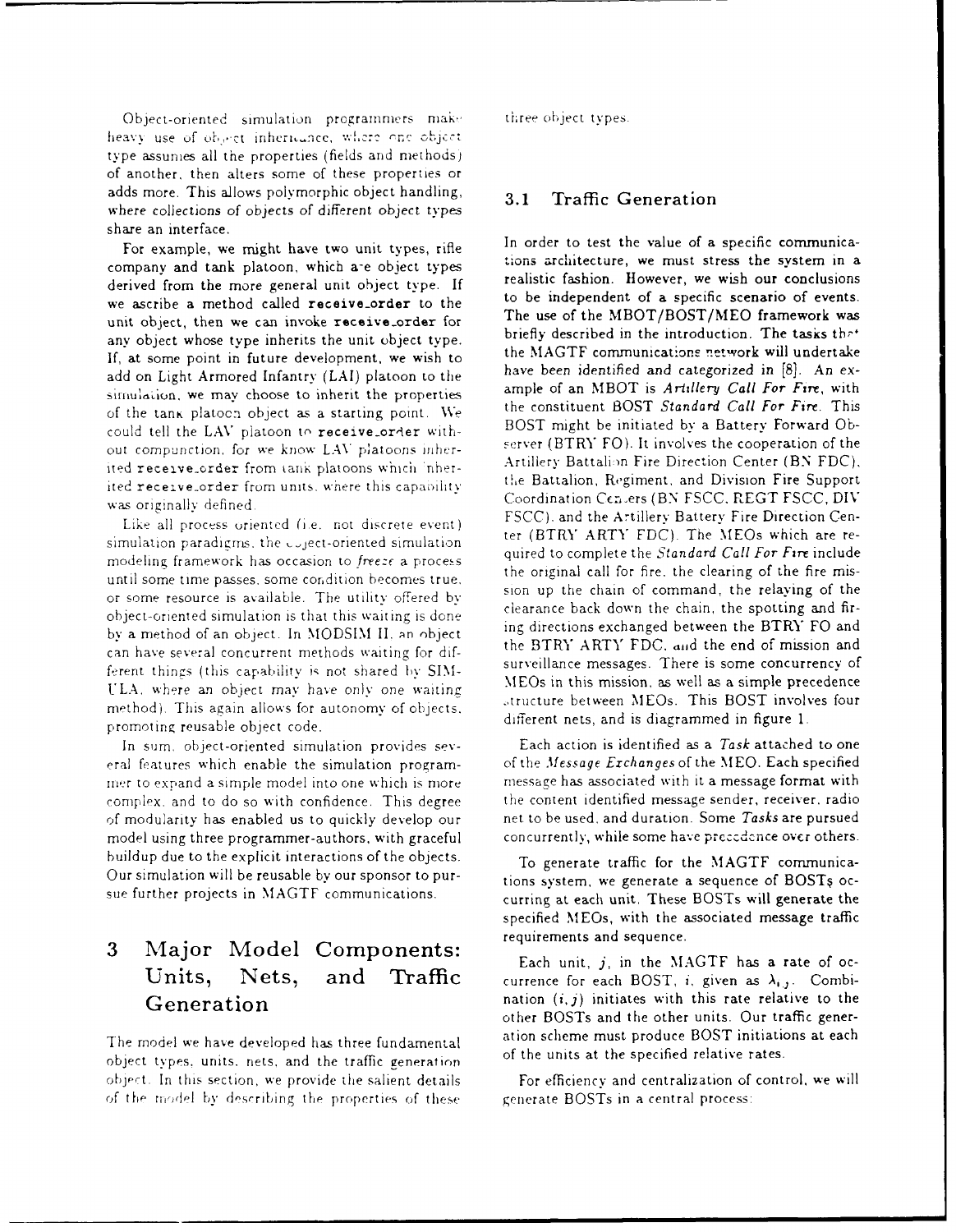

units, and the r.et resource for one net. all of the nets required to reach the receivers. There

```
choose a BOST and UNIT intended receiver.
tell UNIT to INITIATE_BOST Each BOST is pursued via the execution of MEOs
```
where  $\lambda = \sum_{(i,j)} \lambda_{i,j}$ . For the present, we will as- set of radios, one radio per radio net. The radio acts sume that  $r = 1$ . Given BOST *i* and unit *j*, the as a prioritized queue of MEOs, as well as possibly BOST-unit combination *(i,j)* is chosen with proba- initiating busy periods of the attached radio net. bility  $\lambda_{i,j}/\lambda$ . If the central delays are chosen to be exponential, then each BOST- unit initiation is a filtered Poisson process. Otherwise, each time between 4 Measuring Effectiveness of BOST-unit initiations is a sum of a geometric number the Communications Netof *iid* delays. The distribution of BOST instances is pictured in figure 2.  $\mathbf{work}$ 

source in our communications system model. A net waits a BOST-specified amount of time called the may be thought of as a one-talker-at-a-time party AllotedTime of the BOST. During this time, **the** purline. Units connected to the net, called subscribers, suit of the BOST is considered penalty-free. Howall hear every message transmitted on the net, while ever, after AllotedTime has elapsed, **the timer** tells

discipline, which may be slightly more orderly than ness of the BOST costs an additional BOST-specified the real system. When an opportunity for transmis-<br> **PenaltyRate.** This rate is assessed until the BOST is sion takes place, the net polls each of the subscribers completed successfully, or it expires due to excessive and chooses a unit with a waiting highest-priority lateness. message at random. This queuing discipline is easily Thus, the PenaltyAccumulator records a sample varied by changing the ExecuteBusyPeriod method path of the penalty process. The long-run mean rate of the net. of penalty accrual reflects the degree to which the

of the MAGTF units are derived. Instances of unit objects range from a platoon object  $(\approx 45 \text{ marines})$ to a division object ( $\approx$  19,000 marines and sailors).  $\mathcal{N}_{\text{MEO}}$   $\bigcap_{\text{NEO}}$   $\bigcap_{\text{Unit}}$  The communications equipment owned by a unit is  $\begin{array}{c|c|c|c|c|c} \hline \end{array}$  Unit (Super- housed in a radio array. Each radio is, in turn, con- $\overrightarrow{v}_{\text{isor}}$  nected to a radio net. The differences between units are the composition of the radio array, the rate of BOST initiation for each type of BOST, and the net membership of the radios owned by the unit.

Each unit is stimulated by the traffic generator by having a stream of BOST initiations sent to it. The Unit unit then determines the first MEO of the BOST to pursue, finds all of the receivers which must receive Figure 2: The relationship of the traffic generator, the MEO, and submits the MEO for transmission on are circumstances under which the unit will not be able to reach some of the intended receivers on the while (not TIME'S UP) net specified in the BOST. Thus, the unit contains<br>sample DELAY with mean =  $1/\lambda r$  net specified in the BOST. Thus, the unit contains a complex routing mechanism which determines the vait DELAY sequence of units who will relay the BOST to the

end while **between** units. After a unit receives an MEO, it con-Algorithm 1. The heart of central BOST generation sults the BOST to determine the next MEO. It deterprocess mines the appropriate net(s) using its routing mechanism, then submits this new **MEO** to the appropriate

**3.2 Nets** Each generated instance of a BOST has an object called a Timer attached. The Timer is cre-Radio net transmission time is the only limited re- ated at the time the BOST is generated. It only one subscriber may transmit at any time. the PenaltyAccumulator to assess a BOST-specified The nets in our model use a highest-priority-first OneTimePenalty. From this point forward, the late-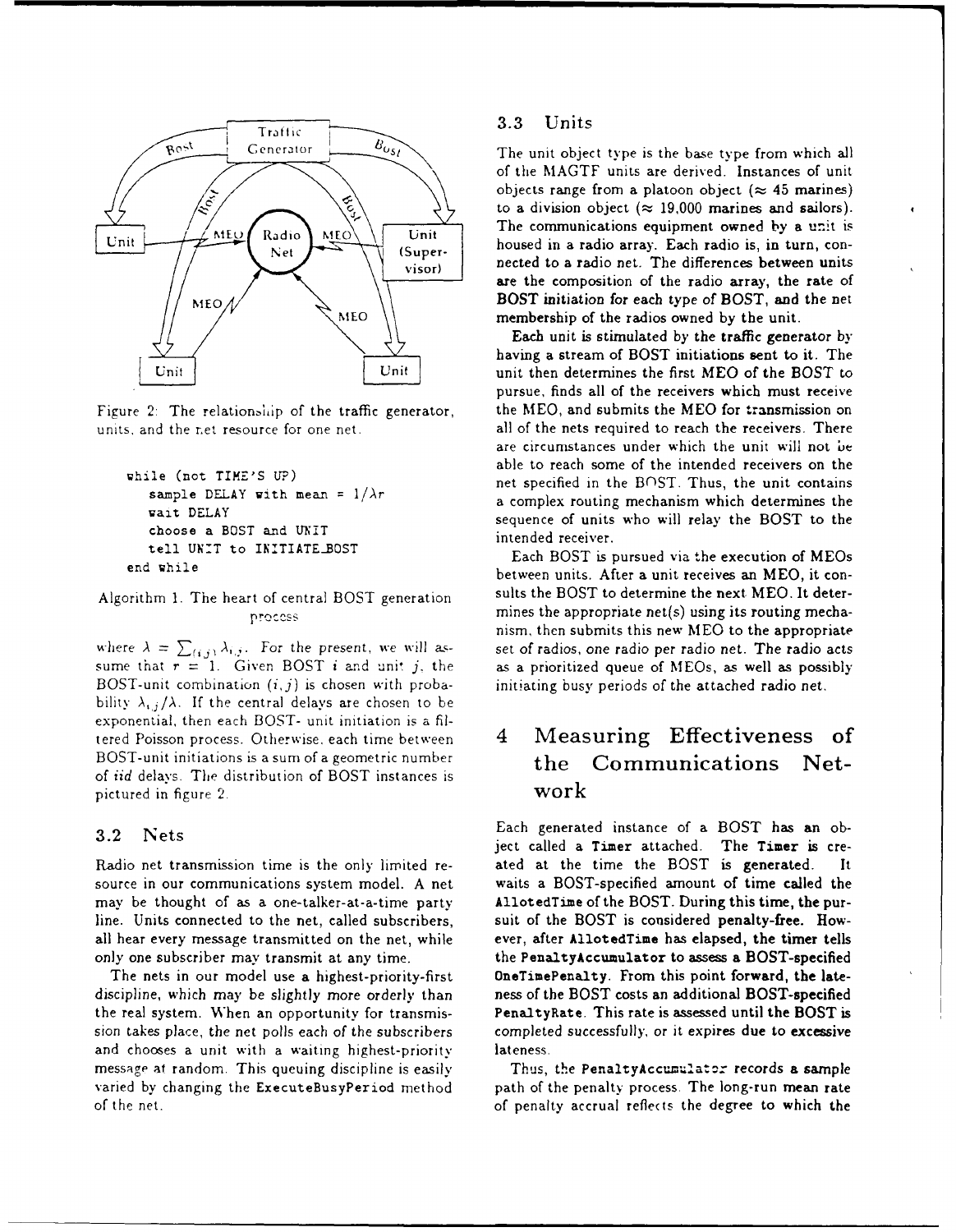

lines are consistently being violated. The sources knowingly share in the credit for our model. of large consistent penaity accrual must be investi- We presented an object-oriented model of the rency or changing task structure so that deadlines can lyzing the properties of this penalty process. be met. The ultimate purpose of any modeling effort is the

at any time. An example of the beginning of a penalty  $r_{\text{required}}$ . process sample path is shown in figure 3.

For constant workload intensity r, we can analyze the penalty rate process using standard autoregressive methods, jackknifing, or using sample path sectioning (batching), to determine  $\hat{p}(r)$  and  $\hat{\sigma}_{\hat{p}(r)}$ . In each case, we separate the sample path timeline into small intervals or sections which we use as samples. We can statistically or graphically determine the duration of the influence of initial conditions, which cause a negative bias in the estimation of  $\hat{p}(r)$ , see [9]. Let *T* be the time we simulate the process, and suppose that the initial conditions are determined to be without influence after  $\tau^*$  time units have *statised* We will collect our sample on the interval  $[\tau^{\bullet}, T]$ , and construct the point estimate

$$
\dot{p}(r) = \frac{p(T) - p(\tau^*)}{T - \tau^*}
$$

The variance of this estimate can be constructed via one of the standard methods mentioned above.

## **6 Conclusion and Future Re** search

<sup>C</sup>50 100 150 **<sup>200</sup>** In this study, we have proposed a new paradigm for Time workload modeling in military communications sys-Figure 3: Example penalty process. tems which reflects the dynamics and dependencies of the actual system, while not requiring a complex, high resolution combat model. This workload model network is functioning properly. If a large amount of is facilitated by the MBOT/BOST/MEO structure penalty is being accrued constantly, the BOST dead- described in **[S].** Tue authors of this document un-

gated. so that network designers can determine if the communications system which exploits the MBOTspecified deadlines are unrealistic, if certain nets or  $/BOST/MEO$  structure, measured the performance units are consistently resurree constrained, or if some of the system through characteristics of a penalty ac-BOSTs can be redesigned by increasing task concur- cumulation process, and proposed methods for ana-

Note that we have allowed ourselves some flexibility support of a decision. In our case, the sponsor wishes in the pace at which workload is created by including to allocate advanced radio equipment to some subset the parameter  $r$  in algorithm 1. By manipulating  $r$ , of the units in the MAGTF. Because the compatibilwe may be able to efficiently select the best performer ity of the old equipment with the new is one-way, the from a set of proposed cornmunications architectures. new equipment must be allocated to every radio in a net for the net to be considered improved. Thus, we are faced with a ranking and selection problem where 5 Results and Analysis the options are the various feasible allocations of the advanced equipment to the nets within the MAGTF. The penalty process is the sum of the discrete jump In the near future, we will develop selection mechaprocess corresponding to the OneTimePenaltys which nisms that operate on continuous penalty processes, occur and the piecewisc linear function with slope selecting the best allocation of advanced equipment equal to the sum of the PenaltyRates being assessed while minimizing the amount of computational work